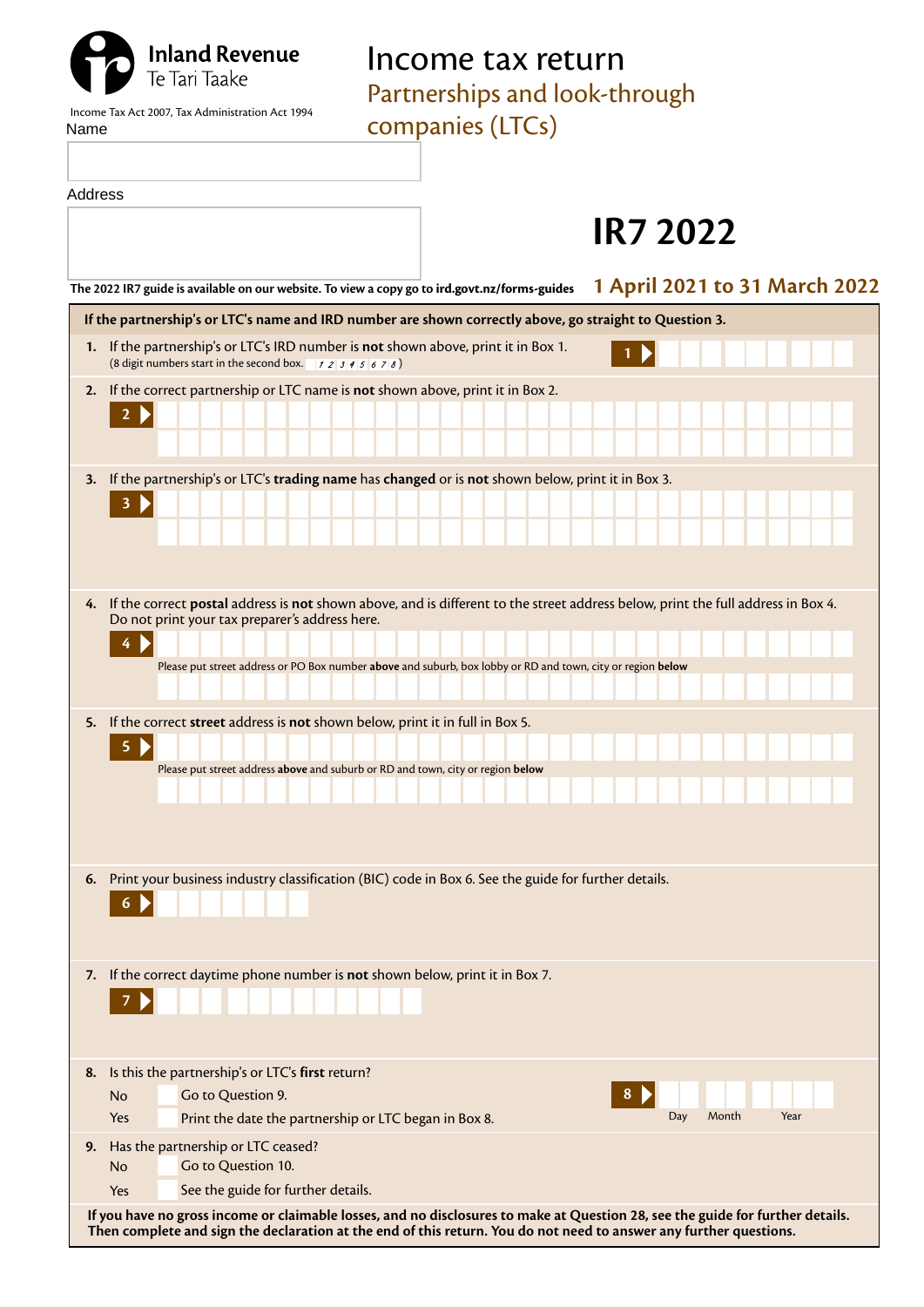|     | <b>Income</b>                                                                                                                                                                                                    |                                                                                                                                                         |
|-----|------------------------------------------------------------------------------------------------------------------------------------------------------------------------------------------------------------------|---------------------------------------------------------------------------------------------------------------------------------------------------------|
|     | 10. Did the partnership or LTC receive any schedular payments?<br><b>No</b><br>Go to Question 11.                                                                                                                | See the guide for further details. Print the details below.<br>Yes                                                                                      |
|     | Total tax deducted<br>Ş<br>10A                                                                                                                                                                                   | Total gross schedular payments<br>S<br>10B                                                                                                              |
|     |                                                                                                                                                                                                                  |                                                                                                                                                         |
| 11. | Did the partnership or LTC have any New Zealand interest paid or credited to it?<br>Go to Question 12.<br>No                                                                                                     | Yes<br>See the guide for further details. Print the details below.                                                                                      |
|     | <b>Total RWT</b>                                                                                                                                                                                                 | Keep any certificates.<br>Total gross interest - if a loss, put a minus sign in the last box                                                            |
|     | \$<br>11A                                                                                                                                                                                                        | \$<br>11B                                                                                                                                               |
| 12. | Did the partnership or LTC have any New Zealand dividends paid or credited to it, or did the partnership or LTC receive<br>shares instead of dividends? Include any dividends from partnerships, LTCs or trusts. |                                                                                                                                                         |
|     | <b>No</b><br>Go to Question 13.                                                                                                                                                                                  | Yes<br>See the guide for further details. Print the details below.<br>Keep any statements.                                                              |
|     | Total dividend imputation credits<br>12                                                                                                                                                                          |                                                                                                                                                         |
|     | <b>Total dividend RWT credits</b>                                                                                                                                                                                | Total gross dividends                                                                                                                                   |
|     | S                                                                                                                                                                                                                |                                                                                                                                                         |
| 13. | Did the partnership or LTC receive any taxable distributions from a Māori authority?<br>Go to Question 14.<br>No                                                                                                 | See the guide for further details. Print the details below.<br>Yes                                                                                      |
|     |                                                                                                                                                                                                                  | Keep your Māori authority distribution statements.                                                                                                      |
|     | Total Māori authority credits<br>\$<br>13A                                                                                                                                                                       | Total Māori authority distribution<br>\$<br>13B                                                                                                         |
| 14. |                                                                                                                                                                                                                  | Did the partnership or LTC receive any income from another partnership? (Exclude any income/losses received you have included                           |
|     | at Questions 11, 12, 13, 16, 18, 20, 21, 22.)                                                                                                                                                                    |                                                                                                                                                         |
|     | No<br>Go to Question 15.<br>Total partnership tax credits                                                                                                                                                        | Yes<br>See the guide for further details. Print the details below.<br>Total partnership income - if a loss, put a minus sign in the last box            |
|     |                                                                                                                                                                                                                  | S                                                                                                                                                       |
|     | 16, 18, 20, 21, 22.)                                                                                                                                                                                             | 15. Did the LTC receive any income from another LTC? (Exclude any income/loss received that you've included at Questions 11, 12, 13,                    |
|     | Go to Question 16.<br>No                                                                                                                                                                                         | Yes<br>See the guide for further details. Print the details below.                                                                                      |
|     | Total LTC tax credits<br>\$<br>15A                                                                                                                                                                               |                                                                                                                                                         |
|     | Total active LTC income - if a loss, put a minus sign in the last box                                                                                                                                            |                                                                                                                                                         |
|     | \$<br>15B<br>Non-allowable deductions this year                                                                                                                                                                  |                                                                                                                                                         |
|     | \$<br>15C                                                                                                                                                                                                        |                                                                                                                                                         |
|     | Prior years' non-allowable deductions claimed this year<br>\$                                                                                                                                                    |                                                                                                                                                         |
|     | 15D                                                                                                                                                                                                              | Adjusted LTC income - if a loss, put a minus sign in the last box.                                                                                      |
|     | Either add Boxes 15B and 15C, or subtract Box 15D from 15B.<br>Print your answer in Box 15E.                                                                                                                     | \$<br>15E                                                                                                                                               |
| 16. | Did the partnership or LTC receive any income from overseas?                                                                                                                                                     |                                                                                                                                                         |
|     | Go to Question 17.<br>No<br>Total overseas tax paid                                                                                                                                                              | Yes<br>See the guide for further details. Print the details below.<br>Total overseas income - if a loss, put a minus sign in the last box               |
|     | Ş<br>16A                                                                                                                                                                                                         | \$<br>16B                                                                                                                                               |
| 17. | Did the partnership or LTC receive income from business activities?                                                                                                                                              |                                                                                                                                                         |
|     | No<br>Go to Question 18.                                                                                                                                                                                         | Yes<br>See the guide for further details. Print the details below.<br>Net income from business activities - if a loss, put a minus sign in the last box |
|     |                                                                                                                                                                                                                  | \$<br>17B                                                                                                                                               |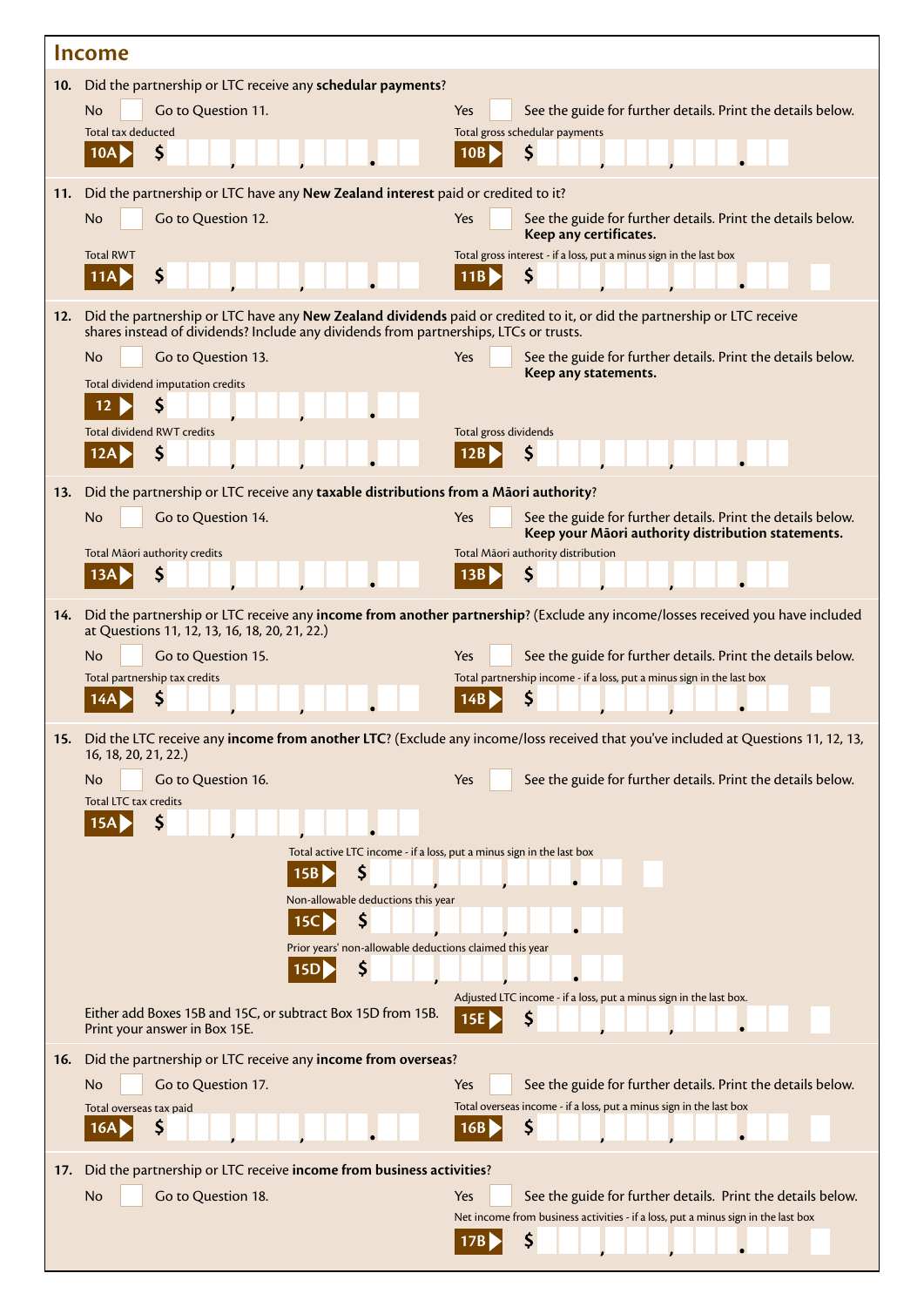| 18. | Did the partnership or LTC receive any income or incur any expenditure from residential property?<br>Go to Question 19.<br><b>No</b><br>Select which method you are using<br>(tick one)                                                                                                                                                                                                                                         | Yes<br>See the guide for further details. Print the details below.<br>Combination<br>Portfolio<br>Individual<br>Total residential income<br>\$<br>18B<br>Residential rental deductions<br>S<br>18C I                                                                                            |
|-----|---------------------------------------------------------------------------------------------------------------------------------------------------------------------------------------------------------------------------------------------------------------------------------------------------------------------------------------------------------------------------------------------------------------------------------|-------------------------------------------------------------------------------------------------------------------------------------------------------------------------------------------------------------------------------------------------------------------------------------------------|
| 19. | Did the partnership or LTC incur any interest from residential property?<br><b>No</b><br>Go to Question 20.<br>Total interest on residential property<br>\$<br>19A<br>Reason for interest expense claimed<br> 19C <br>A Māori exempt company or not a residential land company<br>Certain schedule 15 exclusions or property not in NZ<br>Loans drawn down prior to 27 March 2021 or interest<br>incurred before 1 October 2021 | See the guide for further details. Print the details below.<br>Yes<br>Interest expense claimed<br>\$<br>19B<br>New build exemption<br>Development or land business exemption<br>Emergency, transitional, social or council housing                                                              |
| 20. | Did the partnership or LTC receive income from other rental activities? (Do not include any income already shown at<br>Question 18.)<br>Go to Question 21.<br><b>No</b>                                                                                                                                                                                                                                                         | See the guide for further details. Print the details below.<br>Yes<br>Net income from rental activities - if a loss, put a minus sign in the last box<br>\$<br>20B                                                                                                                              |
| 21. | return? (Do not include any bright-line loss.)<br>Go to Question 22.<br>No.<br>Residential land withholding tax (RLWT) credit<br>\$<br>21A                                                                                                                                                                                                                                                                                      | Did the partnership or LTC receive any income from taxable property sales/disposals not already included elsewhere in the<br>See the guide for further details. Print the details below.<br>Yes<br>Profit/loss from sale of property - if a loss, put a minus sign in the last box<br>\$<br>21B |
|     | 22. Did the partnership or LTC receive any other income?<br>Go to Question 23.<br><b>No</b><br>Name of payer<br>Type of income                                                                                                                                                                                                                                                                                                  | Yes<br>See the guide for further details. Print the details below.<br>Total other income - if a loss, put a minus sign in the last box<br>\$                                                                                                                                                    |
| 23. | <b>Total income/loss</b><br>Add Boxes 10B to 14B, 15E, 16B to 18B and 20B to 22B. Print the total in Box 23.                                                                                                                                                                                                                                                                                                                    | Total income - if a loss, put a minus sign in the last box<br>\$                                                                                                                                                                                                                                |
|     | 24. Can the partnership or LTC claim expenses?<br>Go to Question 25.<br><b>No</b>                                                                                                                                                                                                                                                                                                                                               | Yes<br>See the guide for further details. Print the details below.<br><b>Total expenses</b><br>Ş<br>24                                                                                                                                                                                          |
|     | 25. Total income/loss after expenses<br>Subtract the amount in Box 24 from the total income in Box 23. Print your answer in Box 25.<br>This amount must be completely attributed to the partners or owner(s).                                                                                                                                                                                                                   | Total income after expenses - if a loss, put a minus sign in the last box<br>\$                                                                                                                                                                                                                 |
|     |                                                                                                                                                                                                                                                                                                                                                                                                                                 |                                                                                                                                                                                                                                                                                                 |

 $\mathscr{C}$